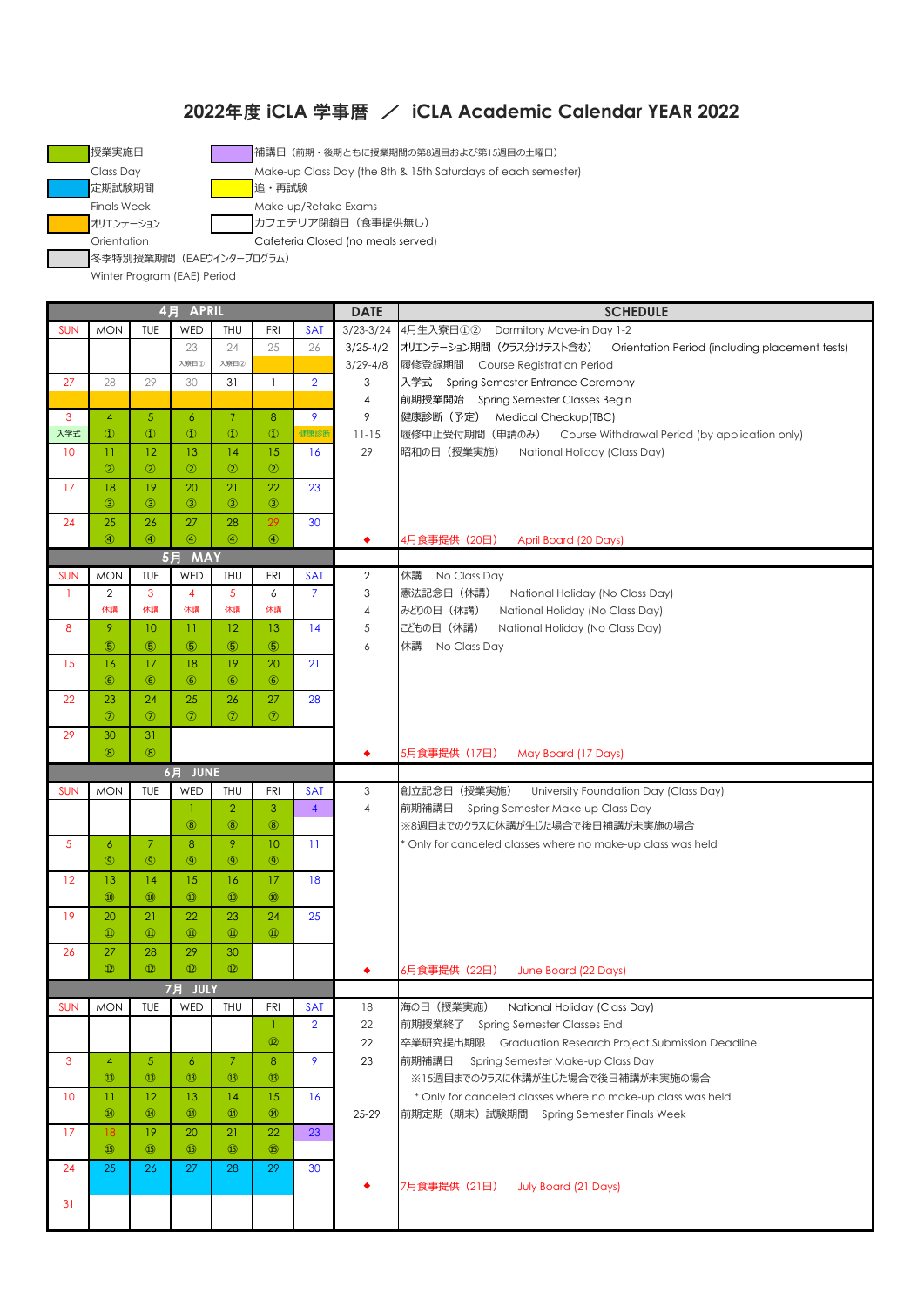## **2022**年度 **iCLA** 学事暦 / **iCLA Academic Calendar YEAR 2022**



■授業実施日 インデン インデン 補講日 (前期・後期ともに授業期間の第8週目および第15週目の土曜日)

Class Day Make-up Class Day (the 8th & 15th Saturdays of each semester)

Orientation Cafeteria Closed (no meals served)

冬季特別授業期間(EAEウインタープログラム)

Winter Program (EAE) Period

|                | 8月 AUGUST           |                     |                     |                 |                |                 |              | <b>SCHEDULE</b>                                                                              |
|----------------|---------------------|---------------------|---------------------|-----------------|----------------|-----------------|--------------|----------------------------------------------------------------------------------------------|
| <b>SUN</b>     | <b>MON</b>          | TUE                 | WED                 | THU             | <b>FRI</b>     | <b>SAT</b>      | $1 - 2$      | 退寮日 (正規生、交換留学生) Move-out day for both degree-seeking and exchange students                   |
|                | $\mathbf{1}$        | $\mathbf{2}$        | 3                   | 4               | 5              | 6               | $\mathbf{2}$ | 前期追·再試験発表 Spring Semester Make-up/Retake Examination Announcement                            |
|                | 退寮日                 | 退寮日                 |                     |                 |                |                 | $10 - 11$    | 前期追·再試験 Spring Semester Make-up/Retake Exams                                                 |
| $\overline{7}$ | 8                   | 9                   | 10                  | $\mathbf{1}$    | 12             | 13              | 11           | 山の日(追・再試験実施)<br>National Holiday (Make-up/Retake Examination)                                |
|                |                     |                     |                     |                 |                |                 | $12 - 15$    | 夏季休業期間 Summer Break                                                                          |
| 14             | 15                  | 16                  | 17                  | 18              | 19             | 20              | 17           | 春学期成績発表 Spring Semester Grade Release Date                                                   |
|                |                     |                     |                     |                 |                |                 | 20           | 「成績評価に関する成績問合せ書」提出期日 Grade Appeal Rquest Form Submission Deadline                            |
| 21             | 22                  | 23                  | 24                  | 25              | 26             | 27              | 24-25        | 9月生入寮日①2 Dormitory Move-in Day 1-2                                                           |
|                |                     |                     | 入寮日①                | 入寮日2            |                |                 | $26 - 31$    | オリエンテーション期間 (クラス分けテスト含む)<br>Orientation Period (including placement tests)                   |
| 28             | 29                  | 30                  | 31                  |                 |                |                 | $27 - 9/6$   | 履修登録期間 Course Registration Period                                                            |
|                |                     |                     |                     |                 |                |                 | 8/31         | 卒業判定 Assessment of Graduation                                                                |
|                |                     |                     |                     |                 |                |                 | ٠            | 8月食事提供 (0日)<br><b>August Board (0 Days)</b>                                                  |
|                |                     | 9月                  | <b>SEPTEMBER</b>    |                 |                |                 |              |                                                                                              |
| <b>SUN</b>     | <b>MON</b>          | TUE                 | WED                 | THU             | <b>FRI</b>     | <b>SAT</b>      | $\mathbf{1}$ | 後期授業開始 Fall Semester Classes Begin                                                           |
|                |                     |                     |                     | -1              | $\overline{2}$ | 3               | $\mathbf{1}$ | 入学式 Fall Semester Entrance Ceremony                                                          |
|                |                     |                     |                     | 入学式             |                |                 |              |                                                                                              |
|                |                     |                     |                     | $^\circledR$    | $\circled{1}$  |                 | $12 - 16$    | 履修中止受付期間(申請のみ)<br>Course Withdrawal Period (by application only)                             |
| $\overline{4}$ | 5 <sup>5</sup>      | $\overline{6}$      | $\overline{7}$      | 8               | 9              | 10              | 19           | 敬老の日 (授業実施)<br>National Holiday (Class Day)                                                  |
|                | $\circled{1}$       | $\circled{1}$       | $\circled{1}$       | $\circled{2}$   | $\circled{2}$  |                 | 21           | 前期卒業式(学位授与式)<br><b>Spring Graduation Ceremony</b>                                            |
| $\mathbf{1}$   | 12                  | 13                  | 14                  | 15              | 16             | 17              | 23           | 秋分の日(授業実施)<br>National Holiday (Class Day)                                                   |
|                | $\circled{2}$       | $\circled{2}$       | $^{\circledR}$      | $\circledS$     | $\circled{3}$  |                 |              |                                                                                              |
| 18             | 19                  | 20                  | 21                  | 22              | 23             | 24              |              |                                                                                              |
|                | $\circled{3}$       | $\circled{3}$       | 卒業式                 | $\circledA$     | $\circledA$    |                 |              |                                                                                              |
|                |                     |                     | $^\circledR$        |                 |                |                 |              |                                                                                              |
| 25             | 26                  | 27                  | 28                  | 29              | 30             |                 |              |                                                                                              |
|                | $\circled{4}$       | $\circled{4}$       | $\circled{4}$       | (5)             | $\circ$        |                 |              | 9月食事提供 (22日)<br>September Board (22 Days)                                                    |
|                |                     | 10月                 | <b>OCTOBER</b>      |                 |                |                 |              |                                                                                              |
| <b>SUN</b>     | <b>MON</b>          | TUE                 | WED                 | <b>THU</b>      | <b>FRI</b>     | <b>SAT</b>      | 10           | スポーツの日 (授業実施)<br>National Holiday (Class Day)                                                |
|                |                     |                     |                     |                 |                | -1              | 22           | 後期補講日 Fall Semester Make-up Class Day                                                        |
|                |                     |                     |                     |                 |                |                 |              | ※7週目までのクラスに休講が生じた場合で後日補講が未実施の場合                                                              |
| $\overline{2}$ | 3                   | $\overline{4}$      | $\sqrt{5}$          | $\overline{6}$  | $\overline{7}$ | 8               |              | * Only for canceled classes where no make-up class was held                                  |
|                | $\circledS$         |                     |                     |                 |                |                 |              |                                                                                              |
| 9              |                     | $\circledS$         | $\circledS$         | $\circledast$   | $\circled{6}$  |                 | 29-30        | 樹徳祭(学園祭)<br>Jutoku Festival (YGU school festival)                                            |
|                | 10 <sup>°</sup>     | 11                  | 12                  | 13              | 14             | 15              |              |                                                                                              |
|                | $\circled{6}$       | $\circled{6}$       | $\circledast$       | $\circledcirc$  | $\circledcirc$ |                 |              |                                                                                              |
| 16             | 17                  | 18                  | 19                  | 20              | 21             | 22              |              |                                                                                              |
|                | $\circledcirc$      | $\circledcirc$      | $^{\circledR}$      | (8)             | $\circledR$    |                 |              |                                                                                              |
| 23             | 24                  | 25                  | 26                  | 27              | 28             | 29              |              |                                                                                              |
|                | (8)                 | $\circledR$         | (8)                 | (9)             | $\circledcirc$ | 樹徳祭             |              |                                                                                              |
| 30             | 31                  |                     |                     |                 |                |                 |              |                                                                                              |
| 樹徳祭            | $\circledcirc$      |                     |                     |                 |                |                 |              | 10月食事提供 (21日) October Board (21 Days)                                                        |
|                |                     | 11月                 | <b>NOVEMBER</b>     |                 |                |                 |              |                                                                                              |
|                | <b>MON</b>          | TUE                 | WED                 | THU             | <b>FRI</b>     | <b>SAT</b>      | 3            |                                                                                              |
|                |                     | 1                   | $\overline{2}$      | 3               | $\overline{4}$ | $5\phantom{.0}$ | 23           | 文化の日 (授業実施)<br>National Holiday (Class Day)<br>勤労感謝の日 (授業実施)<br>National Holiday (Class Day) |
|                |                     |                     |                     | $\circledR$     | $\circledcirc$ |                 |              |                                                                                              |
|                | $\overline{7}$      | $\circledcirc$      | $\circledcirc$<br>9 |                 |                |                 |              |                                                                                              |
| $\epsilon$     |                     | 8                   |                     | 10 <sup>°</sup> | $_{11}$        | 12              |              |                                                                                              |
|                | $\circledR$         | $\circledR$         | $^{\circledR}$      | $^{\circledR}$  | $\circled{1}$  |                 |              |                                                                                              |
| 13             | 14                  | 15                  | 16                  | 17              | 18             | 19              |              |                                                                                              |
|                | $^{\circledR}$      | $\circled{1}$       | $^{\circledR}$      | $\circled{12}$  | $\circledR$    |                 |              |                                                                                              |
| 20             | 21                  | 22                  | 23                  | 24              | 25             | 26              |              |                                                                                              |
|                | $\circled{12}$      | $\circledR$         | $\circledR$         | $\circled{1}$   | $\circled{1}$  |                 |              |                                                                                              |
| 27             | 28<br>$\circled{1}$ | 29<br>$\circled{1}$ | 30<br>$\circled{1}$ |                 |                |                 |              | 11月食事提供 (22日)<br>November Board (22 Days)                                                    |